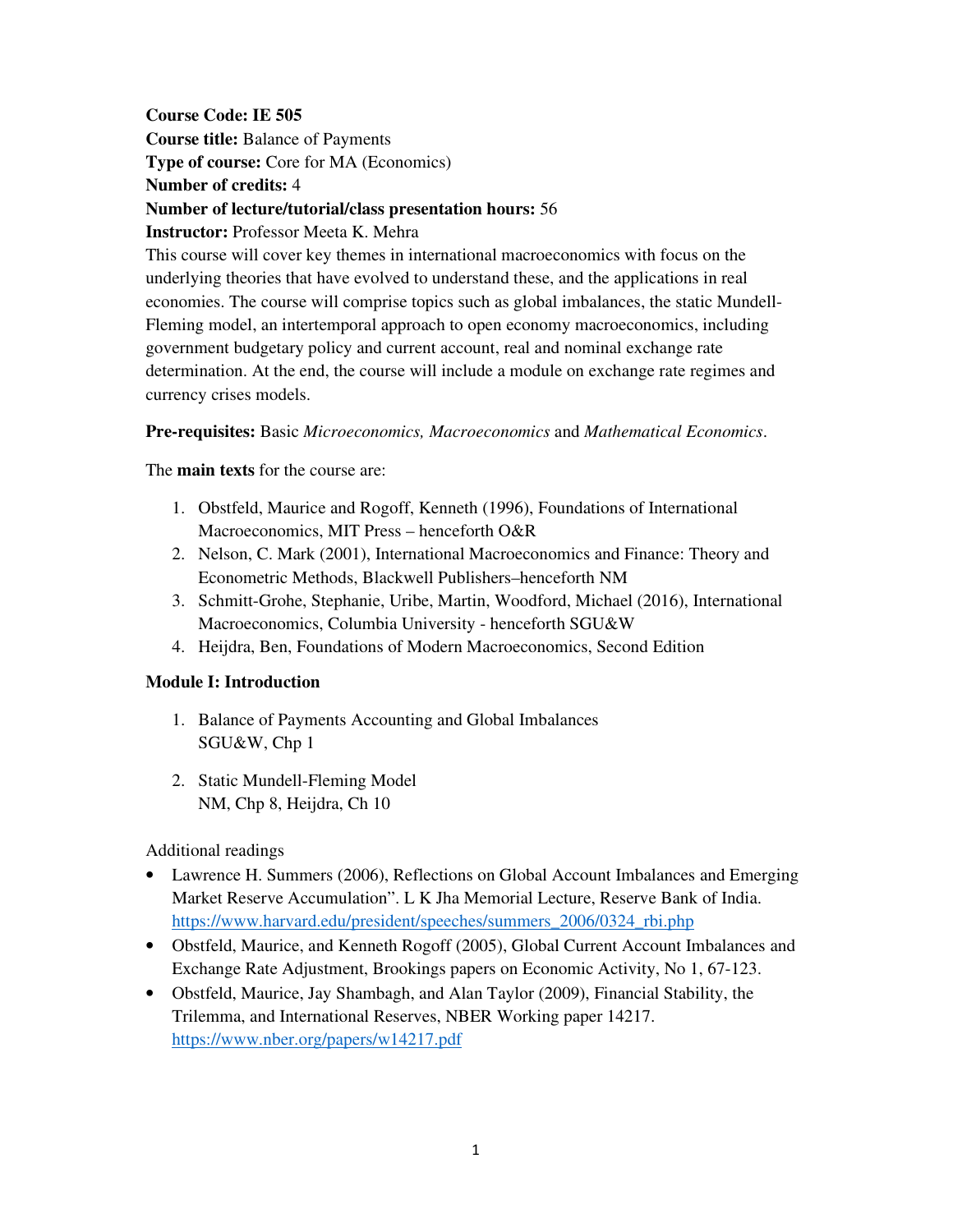# **Module II: Intertemporal Open Economy Macroeconomics**

- 1. Intertemporal Approach to Current Account Balance
	- a. A small two-period endowment economy
	- b. Role of investment: defining the current account
	- c. A two-region world economy

O&R, Chp 1

- 2. Dynamics of a Small Open Economy
	- a. A small open economy with many periods and finite time
	- b. An infinite-horizon stochastic model both for endowment economy and with investment
	- c. A stochastic small-country current account model
	- d. Extending the intertemporal model by incorporating shocks in interest rates and relative prices

O&R, Chp 2

- 3. The Life Cycle, Tax Policy, and the Current Account
	- a. Government budget policy in the absence of overlapping generations
	- b. Government budget deficits in an overlapping generations model: government saving, private saving and current account balance; timing of taxes and implications for current account deficit
	- c. Output fluctuations, demographic changes and life cycle savings.
	- d. Investment and growth

O&R, Chp 3

Additional readings

- Obstfeld, M. and K. Rogoff (2000), The Six Major Puzzles in International Macroeconomics, in NBER Macroeconomics Annual 2000.
- Bergin, P. R. and S. M. Sheffrin (2001), Interest Rates, Exchange Rates and Present Value Models of the Current Account, The Economic Journal, 110 (463): 535–558.
- Glick, R. and K. Rogoff (1995), Global versus Country-specific Productivity Shocks and the Current Account, Journal of Monetary Economics, 35(1): 159–192.
- Feldstein, M. and C. Horioka (1980), Domestic Saving and International Capital Flows, Economic Journal, 90(358): 314-329.

# **Module III: Real and Nominal Exchange Rates**

- 1. The Determinants of Real Exchange Rates
	- a. Law of one price
	- b. Purchasing power parity
	- c. Productivity differentials and real exchange rates: The Balassa-Samuelson model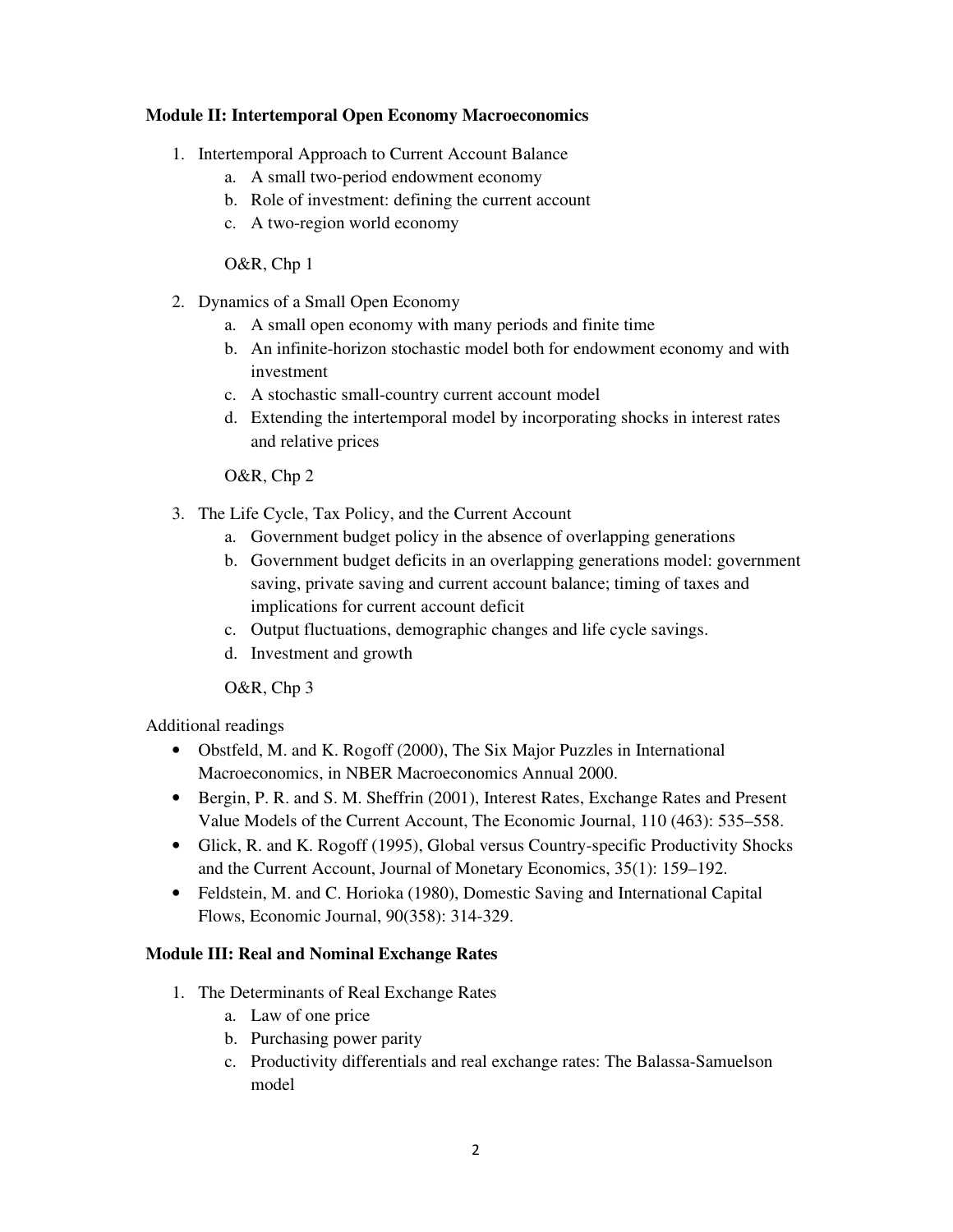NM, Chp 7; SGU&W, Chp 1

- 2. Monetary Model and Nominal Exchange Rate Determination
	- a. The monetary model of the balance of payments under flexible exchange rates
	- b. Monetary approach to nominal exchange rate determination the one money economy and the Lucas' two-money monetary economy

NM, Chps 3 & 4; SGU&W, Chp 13

- 3. Dornbusch's Dynamic Mundell-Fleming Model
	- a. Sticky domestic prices and exchange rates
	- b. Deterministic and stochastic versions of the Dornbusch's Mundell-Fleming model

NM, Chp 8, O&R, Chp 9

Additional readings

- Rogoff, Kenneth (1996), The Purchasing Power Parity Puzzle, Journal of Economic Literature, 34, 647-668.
- Goldberg, Pinelopi, and Michael Knetter (1997), Goods Prices and Exchange Rates: What Have We Learned, Journal of Economic Literature, 35(3), 1243- 1272.
- Engel, Charles, Nelson, C, Mark, and Kenneth D. West (2007), Exchange Rate Models Are Not As Bad As You Think, NBER Macroeconomics Annual 2007, 381-441
- Evans, Martin, and Richard Lyons (2005), Meese-Rogoff Redux, Micro-Based Exchange Rate Forecasting, American Economic Review Papers and Proceedings, 95(2), 405-416.
- Rogoff, Kenneth (2002), Dornbusch's Overshooting Model After Twenty-Five Years, The Mundell-Fleming Lecture, IMF Working Paper 02/39. https://www.imf.org/external/pubs/ft/wp/2002/wp0239.pdf

# **Module IV: Exchange Rate Regimes and Currency Crises Models**

- 1. Recent History of Exchange Rate Arrangements Reinhart, Carment and Rogoff, Kenneth (2004), "The Modern History of Exchange Rate Arrangements: A Reinterpretation", Quarterly Journal of Economics, 119(1), 1- 48.
- 2. Fixed versus Floating Exchange Rate Crises: A First-Generation Model NM, Chp 11; O&R, Chps 8 (pages 554-569), 9 (pages 648-653)
- 3. The Second-Generation Currency Crisis Model
	- Obstfeld, Maurice (1996), "Models of Currency Crises with Self-Fulfilling Features", European Economic Review, 40, 1037-1047